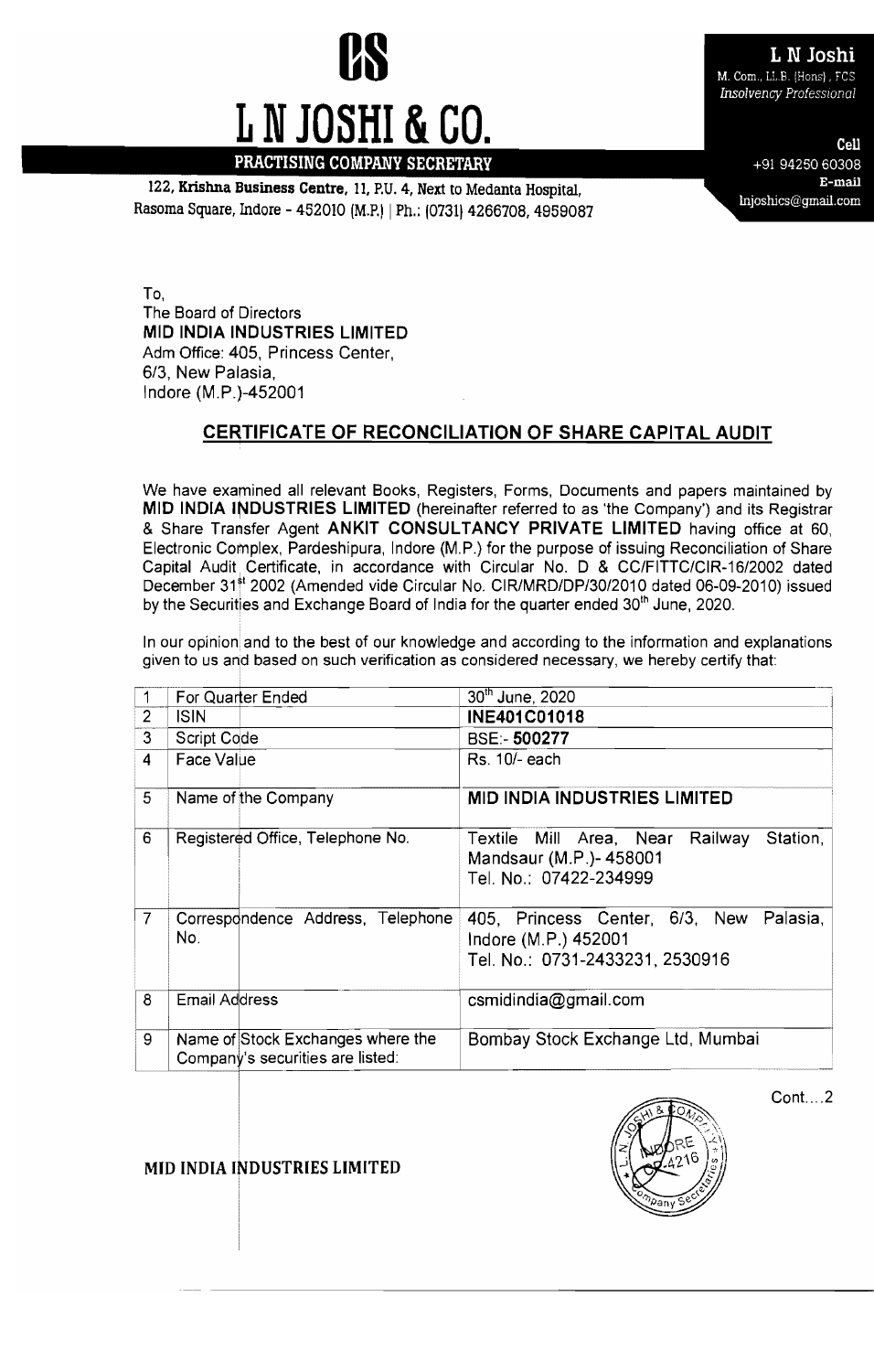|  | ۰   |        |  |
|--|-----|--------|--|
|  | . . | ٠<br>٦ |  |

|  | <b>Issued Capital (in Rs.)</b>   |          | , Number of Shares   % of Total Issued Capital |
|--|----------------------------------|----------|------------------------------------------------|
|  | $\,^{\prime}$ Rs. 16,30,00,000/- | 16300000 | 100                                            |
|  |                                  |          |                                                |

|    | Listed Capital (Exchange wise)      |          |        |  |
|----|-------------------------------------|----------|--------|--|
|    | (As per Company's record)           |          |        |  |
|    | Bombay Stock Exchange Ltd, Mumbai   | 16300000 | 100    |  |
| 12 | Held in dematerialized form in CDSL | 4917612  | 30.17% |  |
| 13 | Held in dematerialized form in NSDL | 5864718  | 35.98% |  |
| 14 | Physical*                           | 5517670  | 33.85% |  |
|    | 15   Total No. of Shares (12+13+14) | 16300000 | 100%   |  |

| 16    | Reasons for difference if any, between<br>(108.11) | Nil | Nil |
|-------|----------------------------------------------------|-----|-----|
| (ii)  | Reasons for difference if any, between<br>(108.15) | Nil | Nil |
| (iii) | Reasons for difference if any, between<br>(118.15) | Nil | Nil |

17. There is no change in share capital during the quarter ended 30<sup>th</sup> June, 2020.

18. Register of Members is updated (yes/no) if not updated up to which date

YES (maintained by R & STA)

19. Reference of previous quarter with regard to excess dematerialized shares, if any, N.A.

20. Has the Company resolved the matter mentioned in point No.19 above in the current quarter? If not reason why? N.A.

21. All the dematerialization requests received during the quarter ended 30th June, 2020 have been duly confirmed within 21 days. (No demate request received during the quarter)

22. As on the date of this certificate, there are no cases of demate request received during the quarter ended 30<sup>th</sup> June, 2020 pending for confirmation beyond 21 days. (No demate request received during the quarter)

23. Name, Telephone & Fax No. of the Compliance officer of the Company:

Mr. Shailendra Agrawal (A25819) Company Secretary & Compliance Officer 405, Princess Center, 6/3, New Palasia. Indore (M.P.) 452001 Phone No: 0731-2433231, 2530916 E-Mail: csmidindia@gmail.com



 $Cont....3$ 

#### **MID INDIA INDUSTRIES LIMITED**